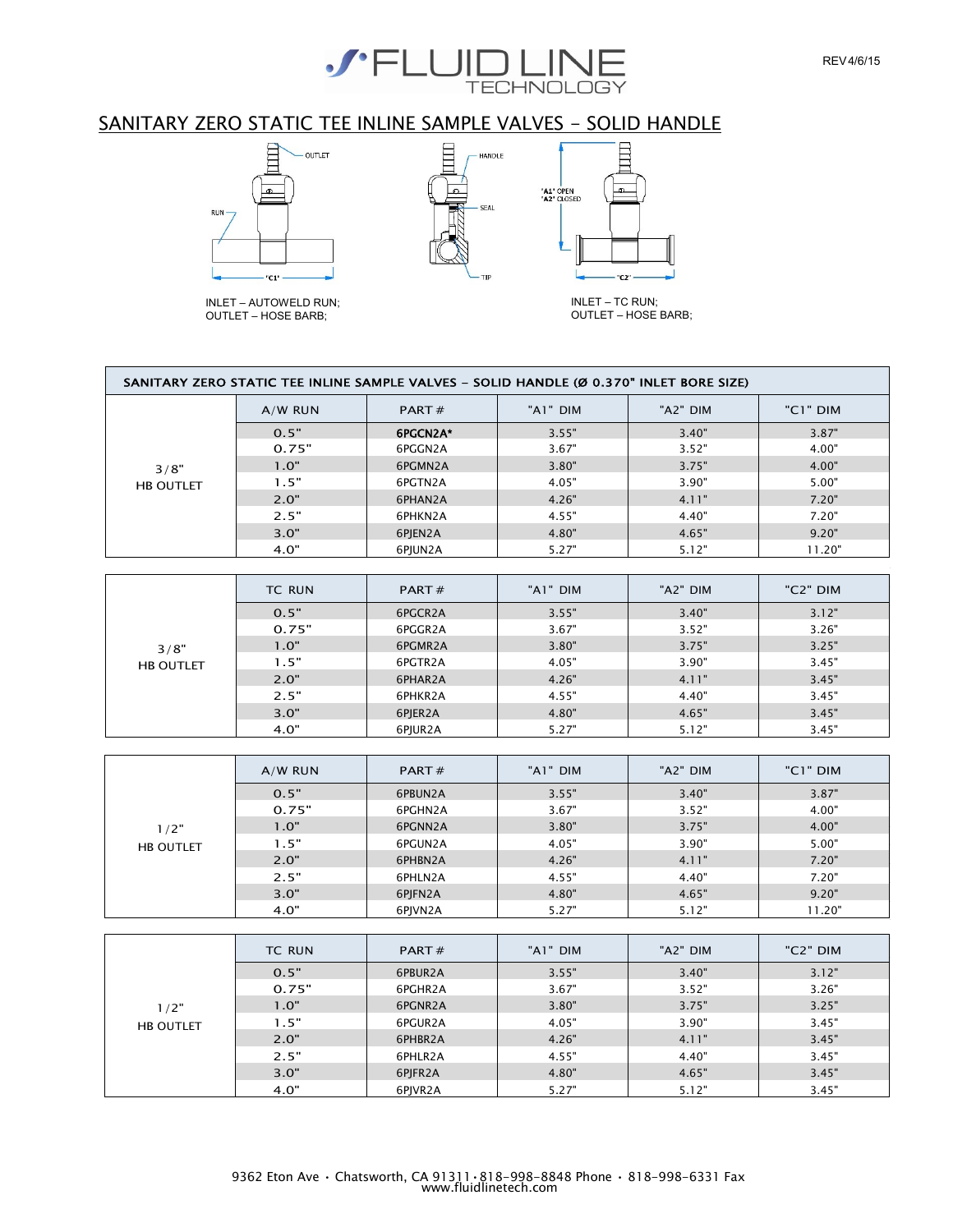

## SANITARY ZERO STATIC TEE INLINE SAMPLE VALVES - SOLID HANDLE CONFIGURATION

EXAMPLE: PART# 6PGCN2A\* - 3/8" HB OUTLET X 0.5" AUTOWELD RUN INLET ZERO STATIC TEE INLINE SAMPLE VALVE



VITON® is a registered trademark of DuPont Performance Elastomers.

KALTRAZ® is a registered trademark of Advant O Seal.